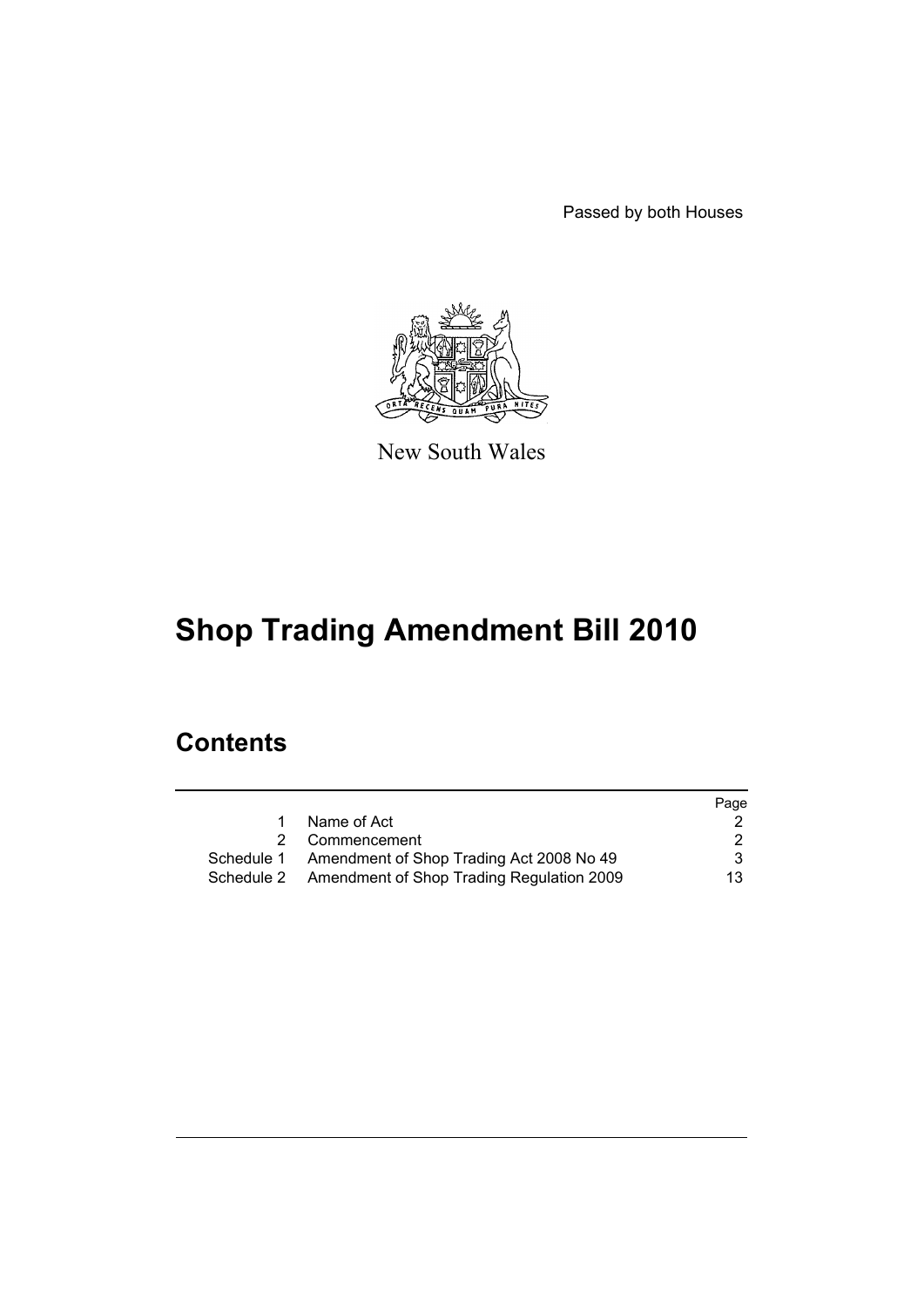*I certify that this public bill, which originated in the Legislative Assembly, has finally passed the Legislative Council and the Legislative Assembly of New South Wales.*

> *Clerk of the Legislative Assembly. Legislative Assembly, Sydney, , 2010*



New South Wales

# **Shop Trading Amendment Bill 2010**

Act No , 2010

An Act to amend the *Shop Trading Act 2008* with respect to restricted trading days, bank and financial institution trading days and exemptions; and for other purposes.

See also the *Public Holidays Act 2010*.

*I have examined this bill and find it to correspond in all respects with the bill as finally passed by both Houses.*

*Assistant Speaker of the Legislative Assembly.*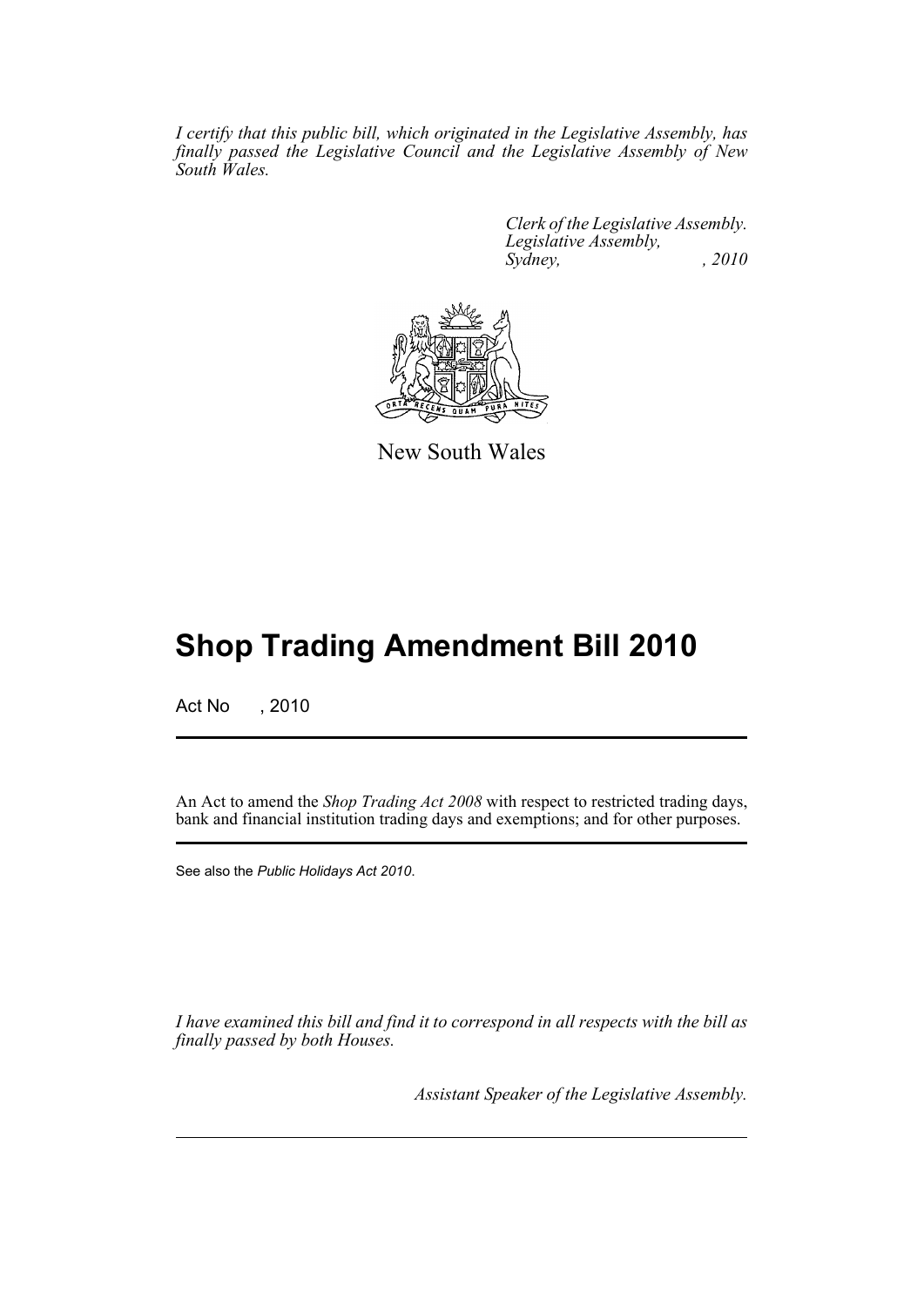# <span id="page-2-0"></span>**The Legislature of New South Wales enacts:**

#### **1 Name of Act**

This Act is the *Shop Trading Amendment Act 2010*.

#### <span id="page-2-1"></span>**2 Commencement**

- (1) This Act commences on the date of assent to this Act, except as provided by subsection (2).
- (2) Schedule 1 [1], [3], [4], [7], [12], [13] and [15] commence on 31 December 2010.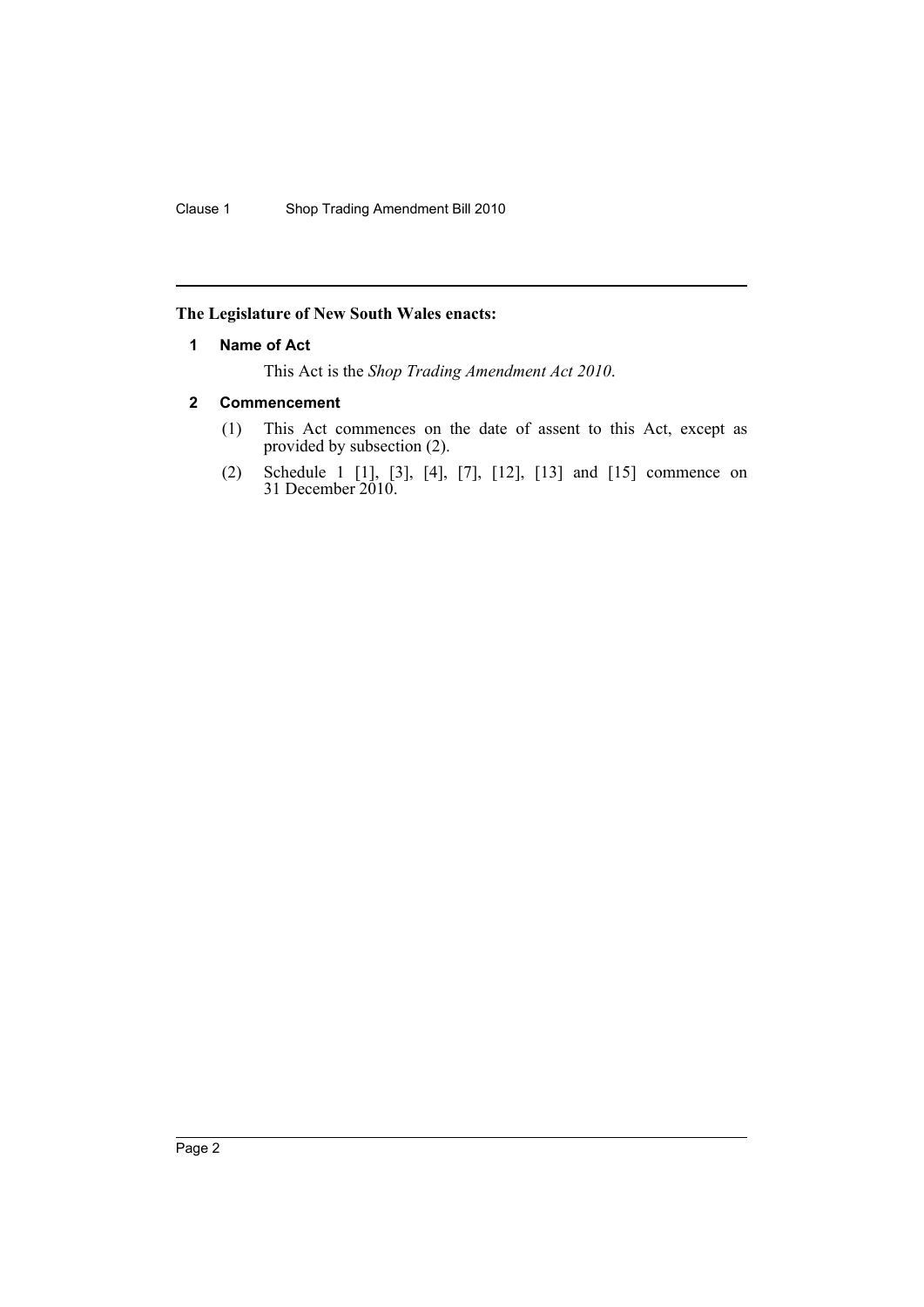Amendment of Shop Trading Act 2008 No 49 Schedule 1

# <span id="page-3-0"></span>**Schedule 1 Amendment of Shop Trading Act 2008 No 49**

# **[1] Long title**

Insert "to provide for bank trading days," after "restricted trading days,".

# **[2] Section 1 Name of Act**

Omit "*Shop Trading Act 2008*". Insert instead "*Retail Trading Act 2008*".

# **[3] Section 3 Definitions**

Insert in alphabetical order in section 3 (1): *bank*—see section 14A.

# **[4] Part 2, heading**

Insert "**shop**" after "**Restricted**".

# **[5] Section 4 (3)**

Insert after section 4 (2):

(3) Subsection (1) (e) does not apply to a shop located in the precinct prescribed by the regulations as the Sydney Trading Precinct.

# **[6] Section 6A**

Insert after section 6:

# **6A Relationship to Liquor Act 2007**

- (1) For the avoidance of doubt, nothing in the *Liquor Act 2007*, or in a packaged liquor licence under that Act, operates to exempt any licensed premises from a requirement under this Act to be kept closed.
- (2) In this section:

*licensed premises* means premises to which a packaged liquor licence under the *Liquor Act 2007* relates.

# **[7] Part 3, heading**

Insert "**for shop trading**" after "**Exemptions**".

# **[8] Section 7 Business of certain kinds exempt from trading restrictions**

Insert at the end of section 7:

(2) An exemption under subsection (1) is subject to the condition that, on a restricted trading day, the exempted shop is staffed only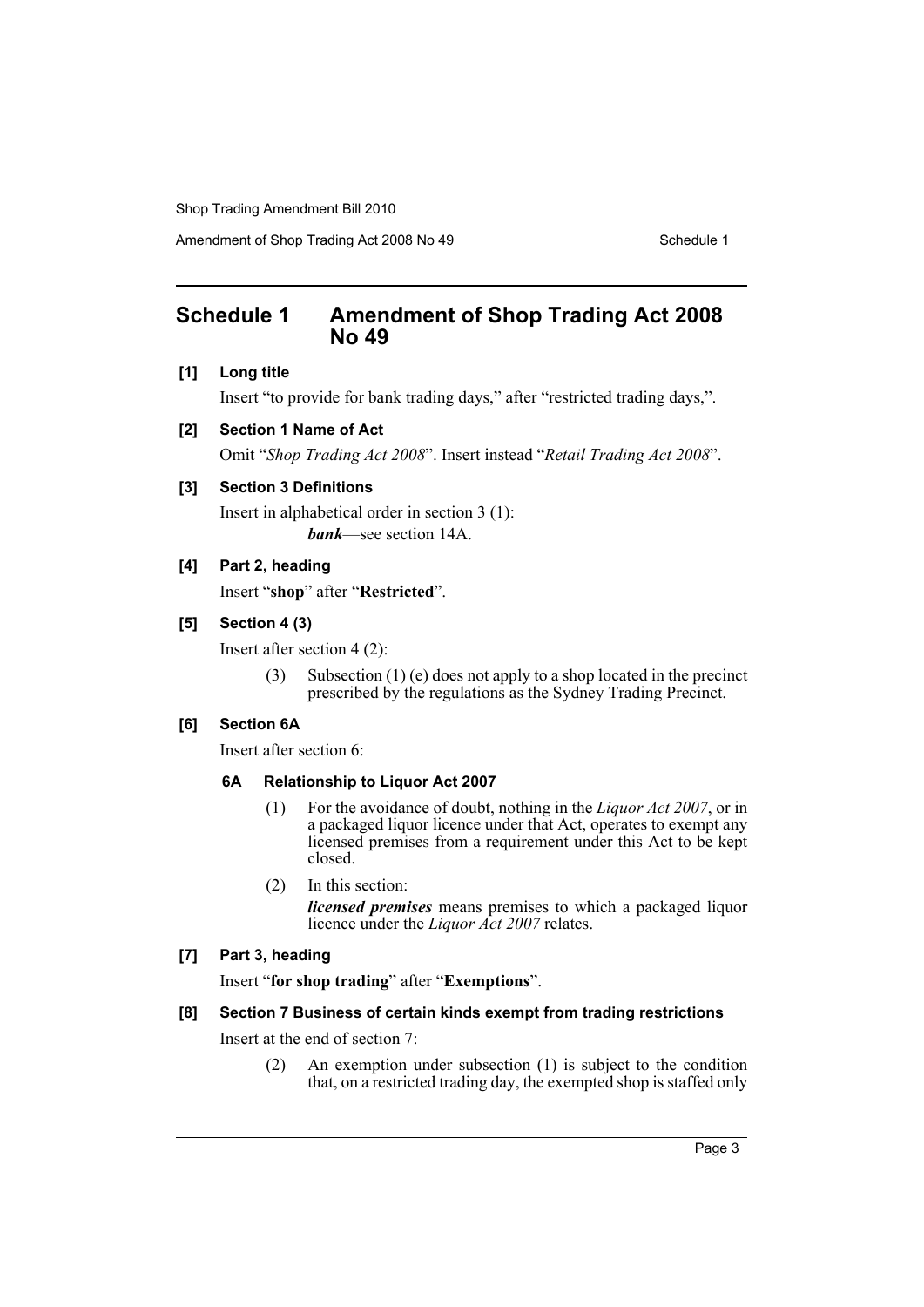Schedule 1 Amendment of Shop Trading Act 2008 No 49

by persons who have freely elected to work on that day, without any coercion, harassment, threat or intimidation by or on behalf of the occupier of the shop.

- (3) For the purposes of subsection (2), a person is not taken to have freely elected to work on a restricted trading day merely because the person is rostered, or required by the terms of an industrial instrument, to work on that day.
- (4) Subsections (2) and (3) have effect despite any other law.

#### **[9] Section 12 Reviews by Administrative Decisions Tribunal**

Omit "(other than the person who applied for the exemption)" from section  $12(3)$ .

Insert instead "referred to in subsection (2)".

# **[10] Section 12 (4) and (5)**

Insert after section 12 (3):

- (4) A representative of an industrial organisation of which persons employed or engaged in shops are entitled or eligible to become members may apply to the Administrative Decisions Tribunal for a review of any of the following decisions:
	- (a) a determination of the Director-General to grant or to amend an exemption,
	- (b) a determination of the Director-General as to the conditions subject to which, or the period for which, an exemption is granted.

# (5) In this section:

*industrial organisation* means:

- (a) an industrial organisation of employees within the meaning of the *Industrial Relations Act 1996*, or
- (b) an association of employees registered as an organisation under the *Fair Work (Registered Organisations) Act 2009* of the Commonwealth.

#### **[11] Section 13 Staffing on restricted trading days**

Insert ", or required by the terms of an industrial instrument," after "rostered" in section 13 $(2)$ .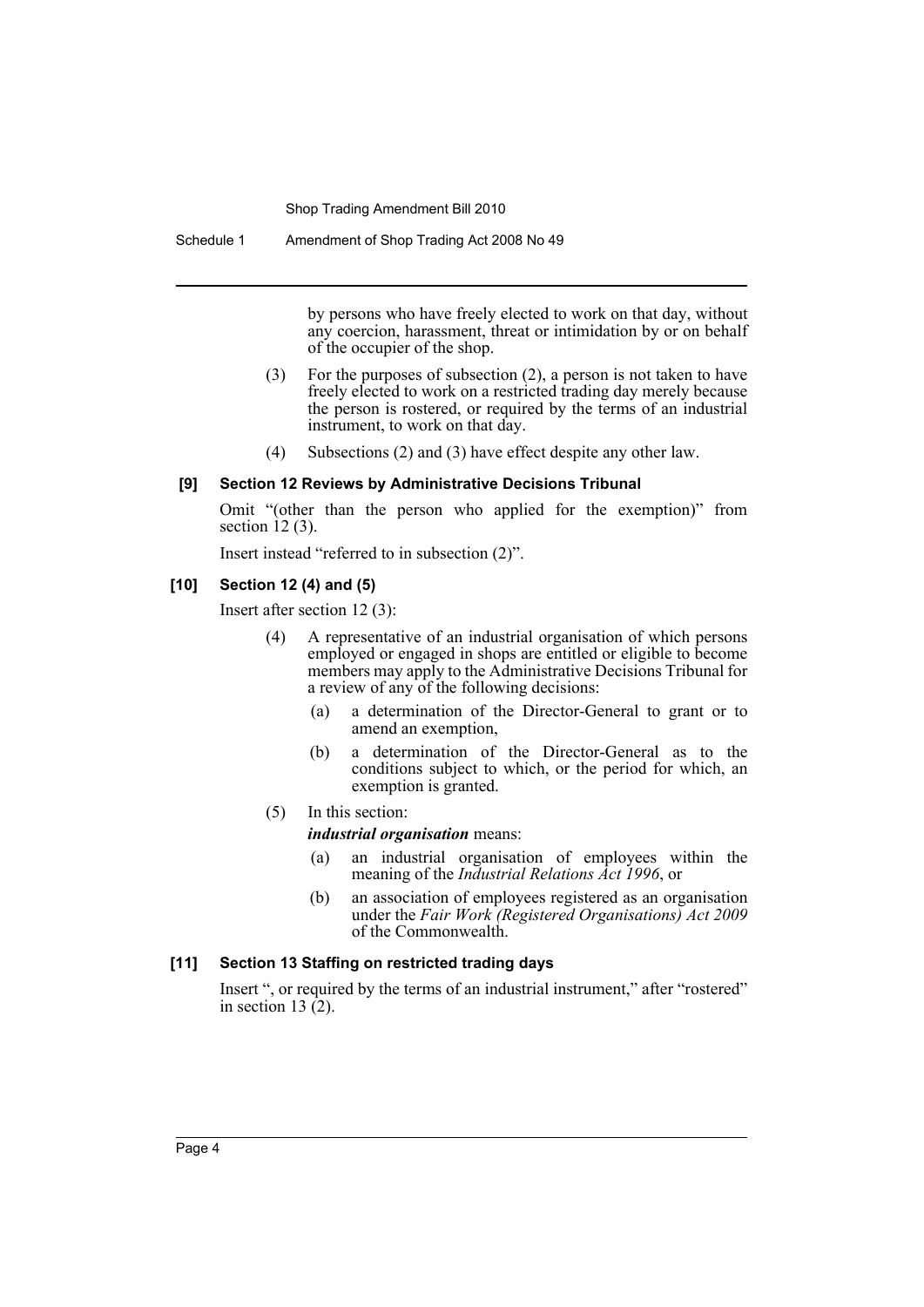Amendment of Shop Trading Act 2008 No 49 Schedule 1

#### **[12] Part 3A**

Insert after Part 3:

# **Part 3A Bank trading days**

#### **14A Definitions**

(1) In this Part:

*bank* means an authorised deposit-taking institution (within the meaning of the *Banking Act 1959* of the Commonwealth) that is authorised under that Act to use in its name:

- (a) the word "bank", or
- (b) any other word or expression (whether or not in English) that is of like import to the word "bank".

*financial institution* means a body (other than a bank) that is a body regulated by the Australian Prudential Regulation Authority pursuant to section 3 (2) (a)–(e) of the *Australian Prudential Regulation Authority Act 1998* of the Commonwealth.

(2) The regulations can exclude an authorised deposit-taking institution from the definition of *bank* for the purposes of this Part.

# **14B Bank close days**

- (1) The following days are *bank close days* for the purposes of this Part:
	- (a) public holidays (within the meaning of the *Public Holidays Act 2010*),
	- (b) Good Friday, Easter Sunday, Anzac Day, Christmas Day and Boxing Day (whether or not they are public holidays in a particular year),
	- (c) Saturdays and Sundays,
	- (d) the first Monday in August (*Bank Holiday*).
- (2) A day that is a public holiday only in a part of the State is a bank close day only for banks in that part of the State.
- (3) Each bank close day is declared to be a bank holiday or bank half-holiday (as appropriate) for the purposes of the *Bills of Exchange Act 1909* of the Commonwealth.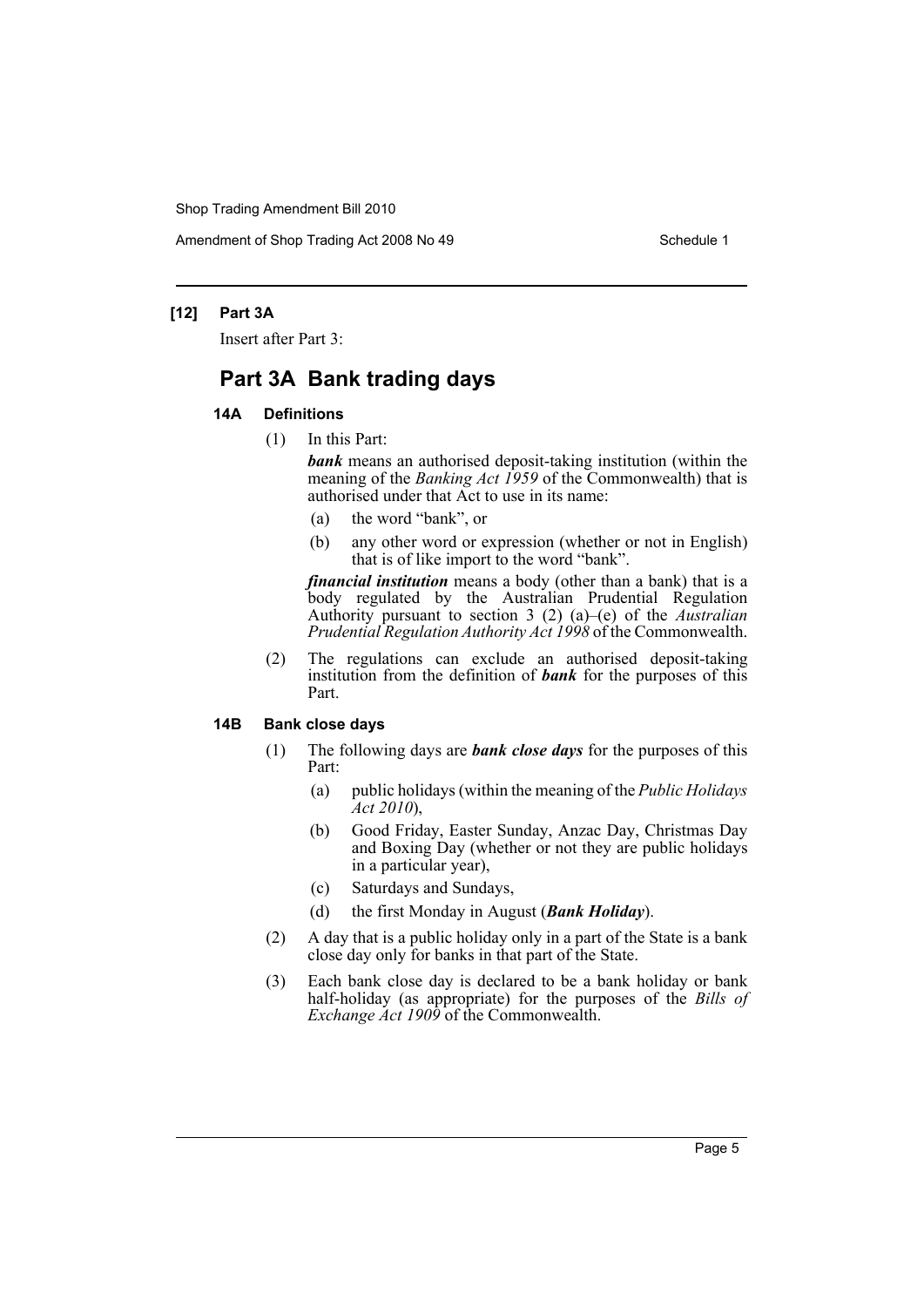Schedule 1 Amendment of Shop Trading Act 2008 No 49

#### **14C Banks not to be open for retail banking business on bank close days**

(1) A bank must not be open for retail banking business on a bank close day.

Maximum penalty: 100 penalty units.

- (2) The *retail banking business* of a bank is banking business (within the meaning of the *Banking Act 1959* of the Commonwealth) that is conducted with customers in person at the bank or a branch of the bank.
- (3) This section does not prevent a bank (or one or more of its branches) from opening in accordance with an approval granted under this Part.
- (4) A bank must not fail to comply with a condition of an approval granted under this Part. Maximum penalty: 50 penalty units.

# **14D Extension of Bank Holiday to other financial institutions**

(1) A financial institution must not be open for retail business on Bank Holiday.

Maximum penalty: 100 penalty units.

- (2) The *retail business* of a financial institution is business of the financial institution that is conducted with customers in person at the financial institution or a branch of the financial institution.
- (3) This section does not prevent a financial institution (or one or more of its branches) from opening on Bank Holiday if:
	- (a) the financial institution (or the branch) opens in accordance with an approval granted under this Part, or
	- (b) an industrial instrument provides for employees employed in the retail business of the financial institution to receive a substituted day off in lieu of Bank Holiday for working on Bank Holiday, or
	- (c) the financial institution has no more than 5 employees.
- (4) An approval for a financial institution to open on Bank Holiday may be granted under this Part as if a financial institution were a bank. For that purpose, a reference in this Part to a bank includes a reference to a financial institution.
- (5) A financial institution must not fail to comply with a condition of an approval granted under this Part. Maximum penalty: 50 penalty units.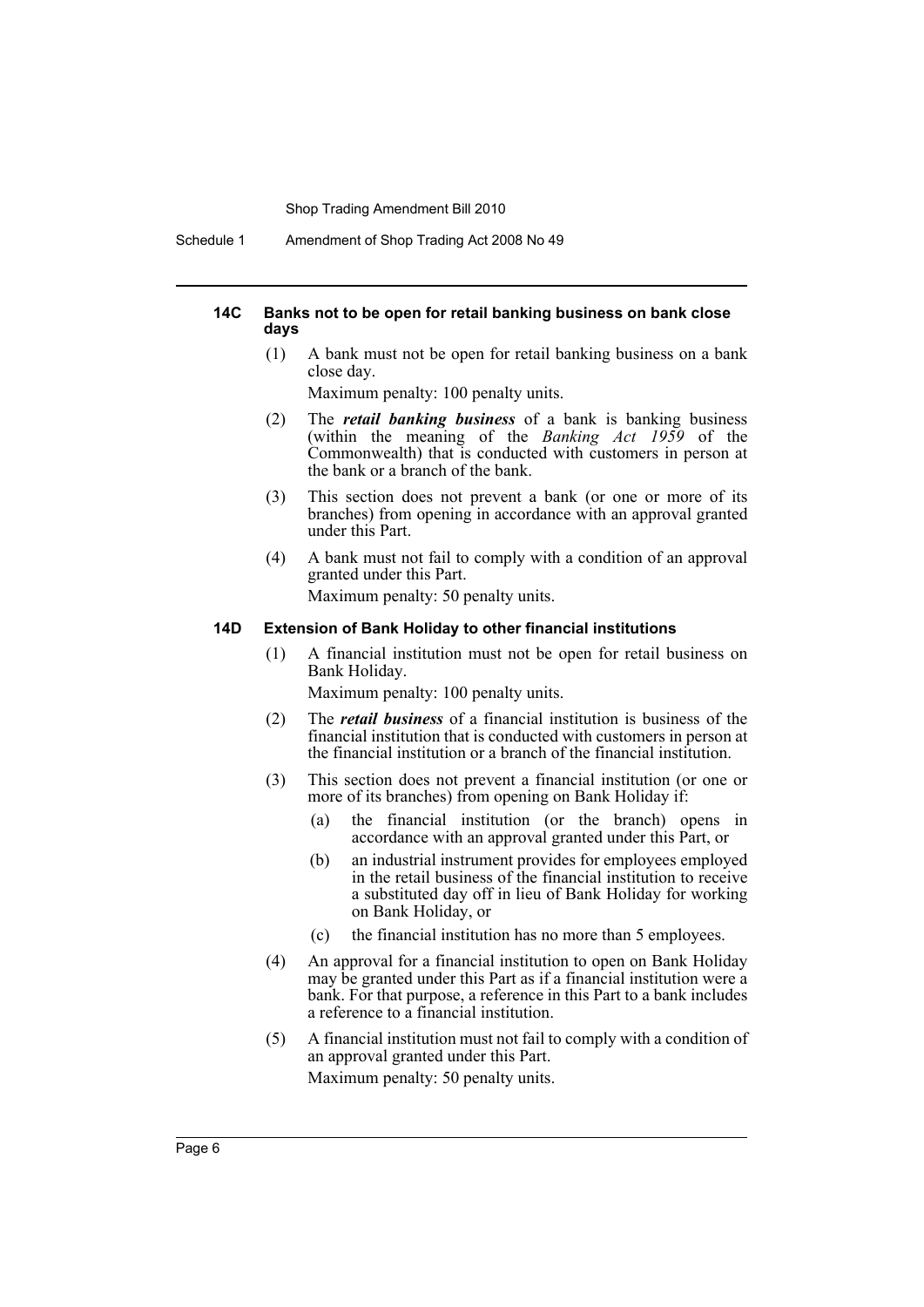Amendment of Shop Trading Act 2008 No 49 Schedule 1

#### **14E Restrictions on granting approval for banks to open**

- (1) Approval cannot be granted under this Part for a bank to open on Good Friday, on Easter Sunday, before 1 pm on Anzac Day, on Christmas Day or on Boxing Day.
- (2) An approval for a bank to open on a Saturday or Sunday does not constitute approval for the bank to open on a day that is a bank close day for a reason other than being a Saturday or Sunday.

#### **14F Staffing on bank close days**

- (1) Any approval granted by the Director-General under this Part is subject to the condition that, on a bank close day, the bank authorised to open in accordance with the approval is staffed only by persons who have freely elected to work on that day, without any coercion, harassment, threat or intimidation by or on behalf of the bank.
- (2) For the purposes of subsection (1), a person is not taken to have freely elected to work on a bank close day merely because the person is rostered, or required by the terms of an industrial instrument, to work on that day.
- (3) This section has effect despite any other law.
- (4) The condition imposed by this section cannot be varied by the Director-General under this Part.

# **14G Application for approval to open bank on bank close day**

- (1) A bank may apply to the Director-General for approval to open the bank, or one or more branches of the bank, on a bank close day.
- (2) An application is to be in writing in a form determined by the Director-General and be accompanied by any fee prescribed by the regulations.
- (3) The Director-General may require the applicant to provide such further information as the Director-General considers relevant to the determination of the application. The Director-General may refuse to grant the approval if the applicant fails to provide the further information required.
- (4) The Director-General may consult with the banking industry, and prepare guidelines, about the type of information that may be required in connection with an application for approval under this Part.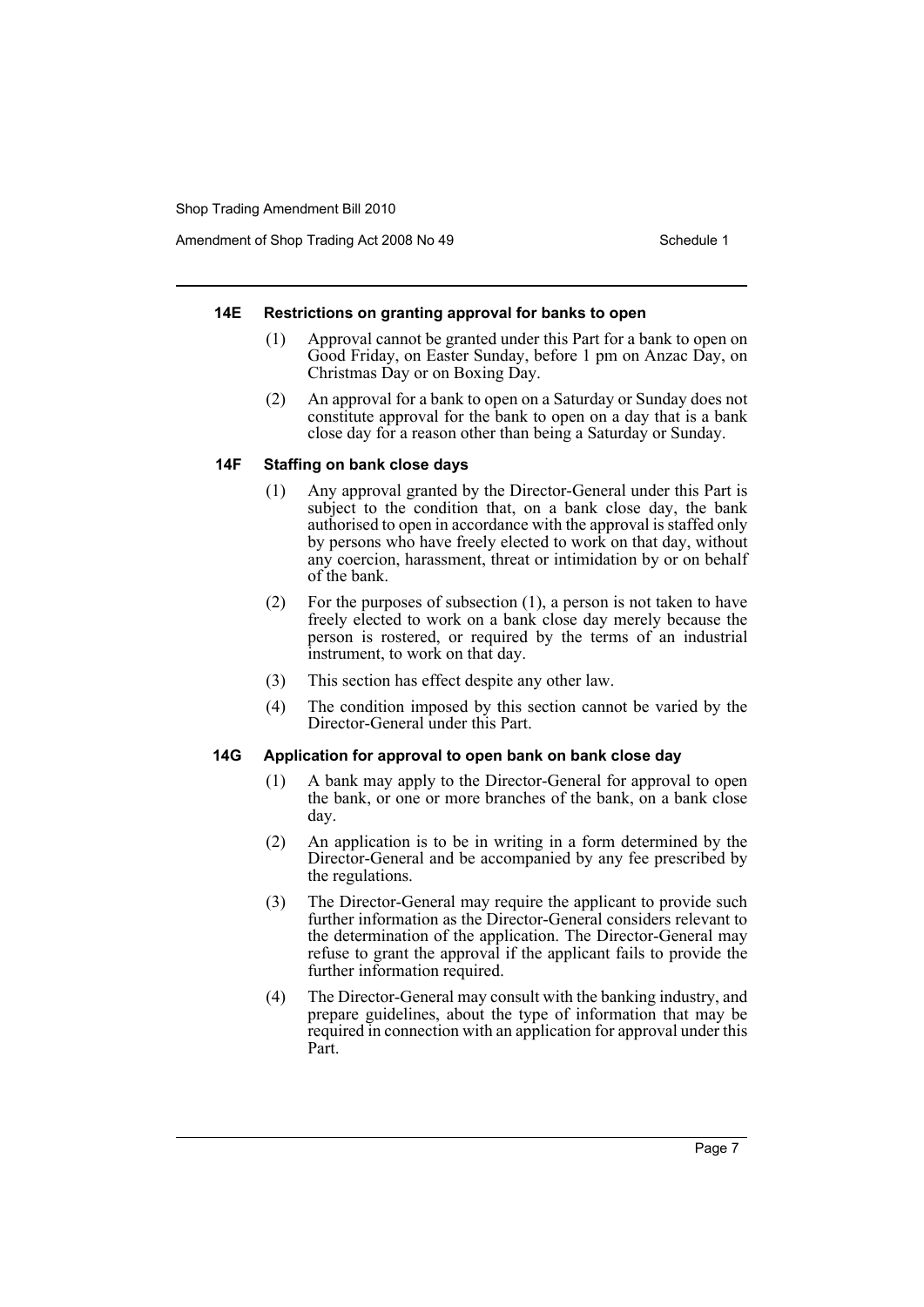Schedule 1 Amendment of Shop Trading Act 2008 No 49

#### **14H Matters to be considered in determining application for approval**

- (1) In determining an application for an approval, the Director-General is to consider whether granting the approval would be in the interests of the public, taking into account the likely effect of granting the approval on particular sections of the public, including:
	- (a) customers of the bank concerned in any particular area (whether or not an area the subject of the application), and
	- (b) persons employed or engaged (whether or not by the bank) to perform services for the bank.
- (2) This section does not limit the matters that the Director-General may consider in determining an application for approval.

#### **14I Determination of application**

- (1) If the Director-General grants an approval, the Director-General must issue the applicant with a written approval that sets out any conditions to which the approval is subject. An approval may be granted unconditionally or subject to conditions.
- (2) If the Director-General refuses to grant an approval, the Director-General must give notice of the refusal in writing to the applicant setting out the reasons for the refusal.
- (3) If the Director-General has not determined an application for approval within 40 days after the application was made to the Director-General (or such longer period as the Director-General determines with the consent in writing of the applicant), the Director-General is taken to have made a decision to refuse to grant the approval.

#### **14J Duration of approval**

Except during any period of suspension, an approval under this Part remains in force for the period specified in the approval (unless sooner cancelled) or, if no period is so specified, until the approval is cancelled.

#### **14K Variation, suspension or cancellation of approval**

- (1) The Director-General may vary the conditions of, or suspend or cancel, an approval under this Part as provided by this section.
- (2) The Director-General may suspend or cancel an approval only if:
	- (a) the bank that holds the approval has contravened a condition of the approval, or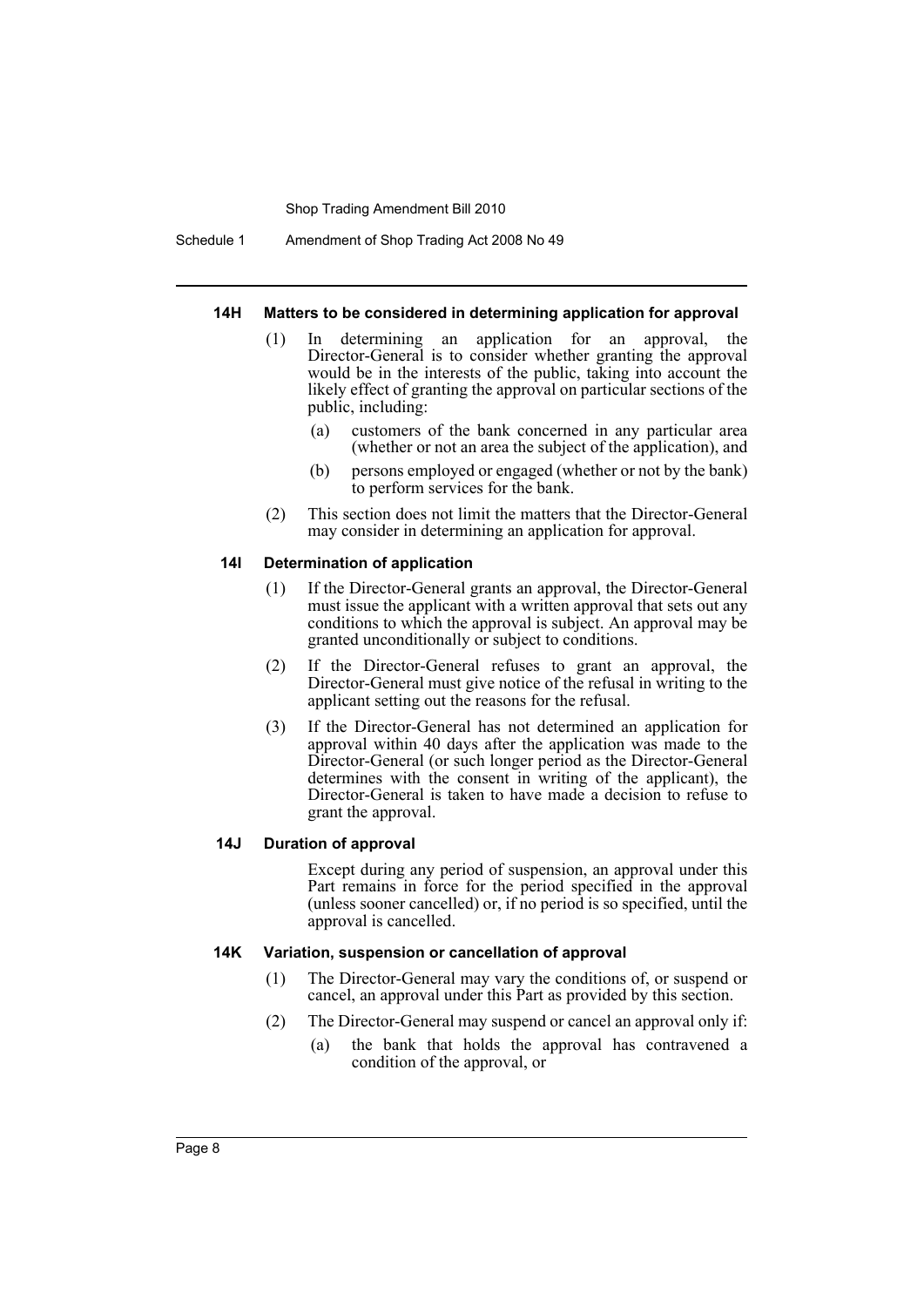Amendment of Shop Trading Act 2008 No 49 Schedule 1

- (b) the Director-General considers that it is no longer in the interests of the public for the approval to remain in force, or
- (c) the bank has requested the suspension or cancellation.
- (3) The Director-General may vary the conditions of, or suspend or cancel, an approval only if the Director-General has:
	- (a) given the bank concerned written reasons for the Director-General's intention to vary the conditions of, or suspend or cancel, the approval and an opportunity to make submissions, and
	- (b) considered any submissions duly made by the bank within a period required by the Director-General.
- (4) Subsection (3) does not apply to a variation of a condition of, or the suspension or cancellation of, an approval at the request of the bank that holds the approval.
- (5) A variation of the conditions of, or a suspension or cancellation of, an approval:
	- (a) must be made by notice in writing served on the bank that holds the approval, and
	- (b) takes effect when the notice is served or at a later time specified in the notice.
- (6) Before determining to take action under this section in relation to an approval, the Director-General may (but need not) determine that the approval will be subject to a period of review. The Director-General is to give written notice of such a determination to the bank concerned and is to include in the notice written reasons for the determination.

#### **14L Review of decisions by Administrative Decisions Tribunal**

- (1) A bank that is the applicant for or the holder of an approval under this Part may apply to the Administrative Decisions Tribunal for a review of any of the following decisions under this Part:
	- (a) a decision of the Director-General to refuse to grant the approval,
	- (b) a decision of the Director-General to impose conditions on the approval,
	- (c) a decision of the Director-General to vary the conditions of the approval,
	- (d) a decision of the Director-General to suspend or cancel the approval.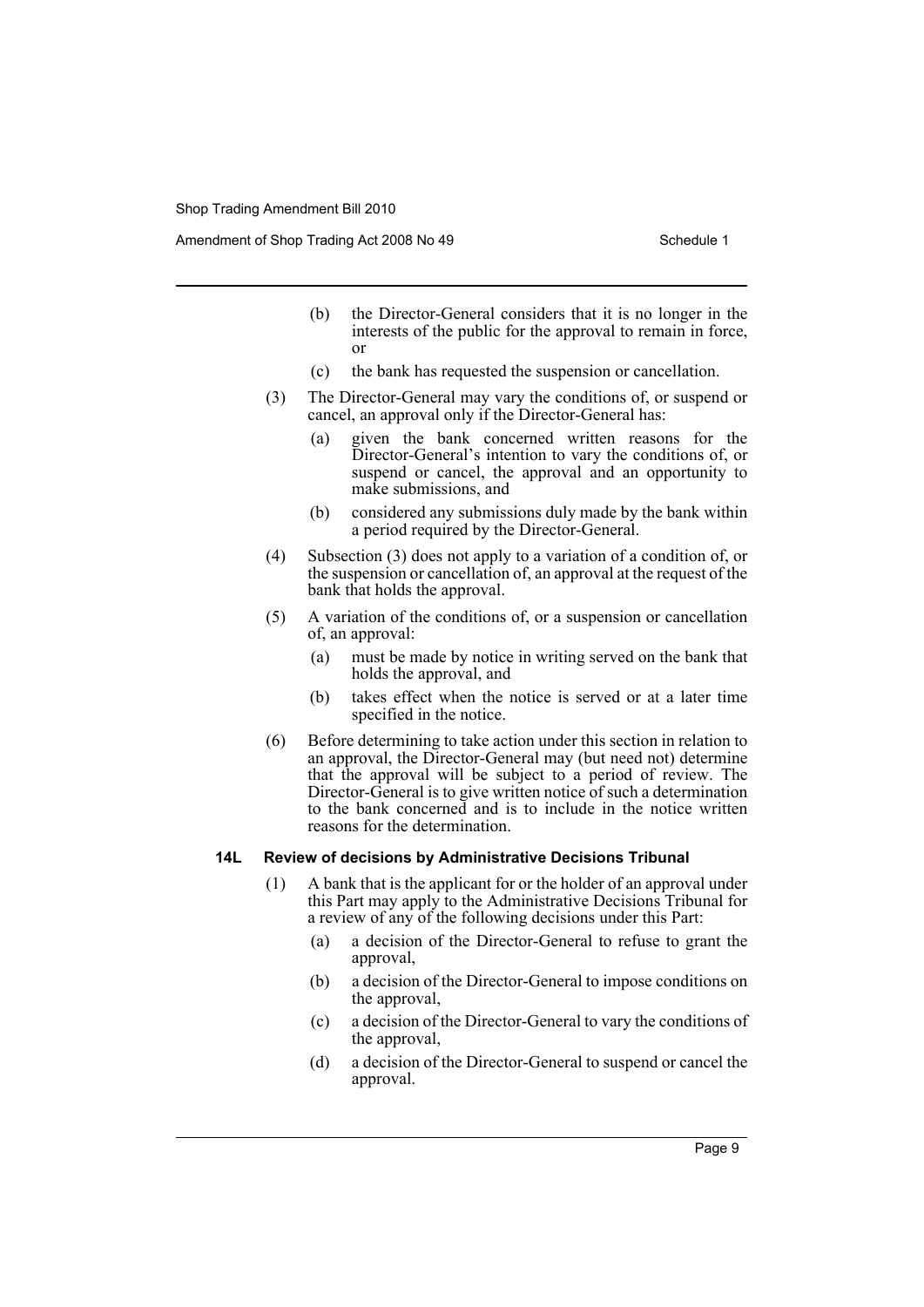Schedule 1 Amendment of Shop Trading Act 2008 No 49

- (2) A representative of an industrial organisation of which persons employed or engaged to perform services for a bank are entitled or eligible to belong may apply to the Administrative Decisions Tribunal for a review of any of the following decisions under this Part:
	- (a) a decision of the Director-General to grant an approval under this Part to the bank (whether with or without conditions),
	- (b) a decision of the Director-General to vary the conditions of an approval granted to the bank under this Part.
- (3) In this section:

#### *industrial organisation* means:

- (a) an industrial organisation of employees within the meaning of the *Industrial Relations Act 1996*, or
- (b) an association of employees registered as an organisation under the *Fair Work (Registered Organisations) Act 2009* of the Commonwealth.

# **[13] Section 15 Powers of inspectors**

Insert after section 15 (2):

(2A) An inspector may, for the purpose of investigating a possible contravention of this Act or the regulations, require a bank or a financial institution within the meaning of Part 3A to produce for the inspector's examination, at such time and place as the inspector may specify, specified records indicating hours worked by employees in the bank or financial institution, business receipts and other information concerning the operation of the bank or financial institution at particular times.

# **[14] Section 18 Evidence that shop is not closed**

Insert at the end of section 18 (d):

, or

- (e) goods were received, or unpacked or otherwise prepared, at the shop for sale at the shop, or
- (f) stocktaking was carried out at the shop in respect of goods offered or exposed for sale at the shop.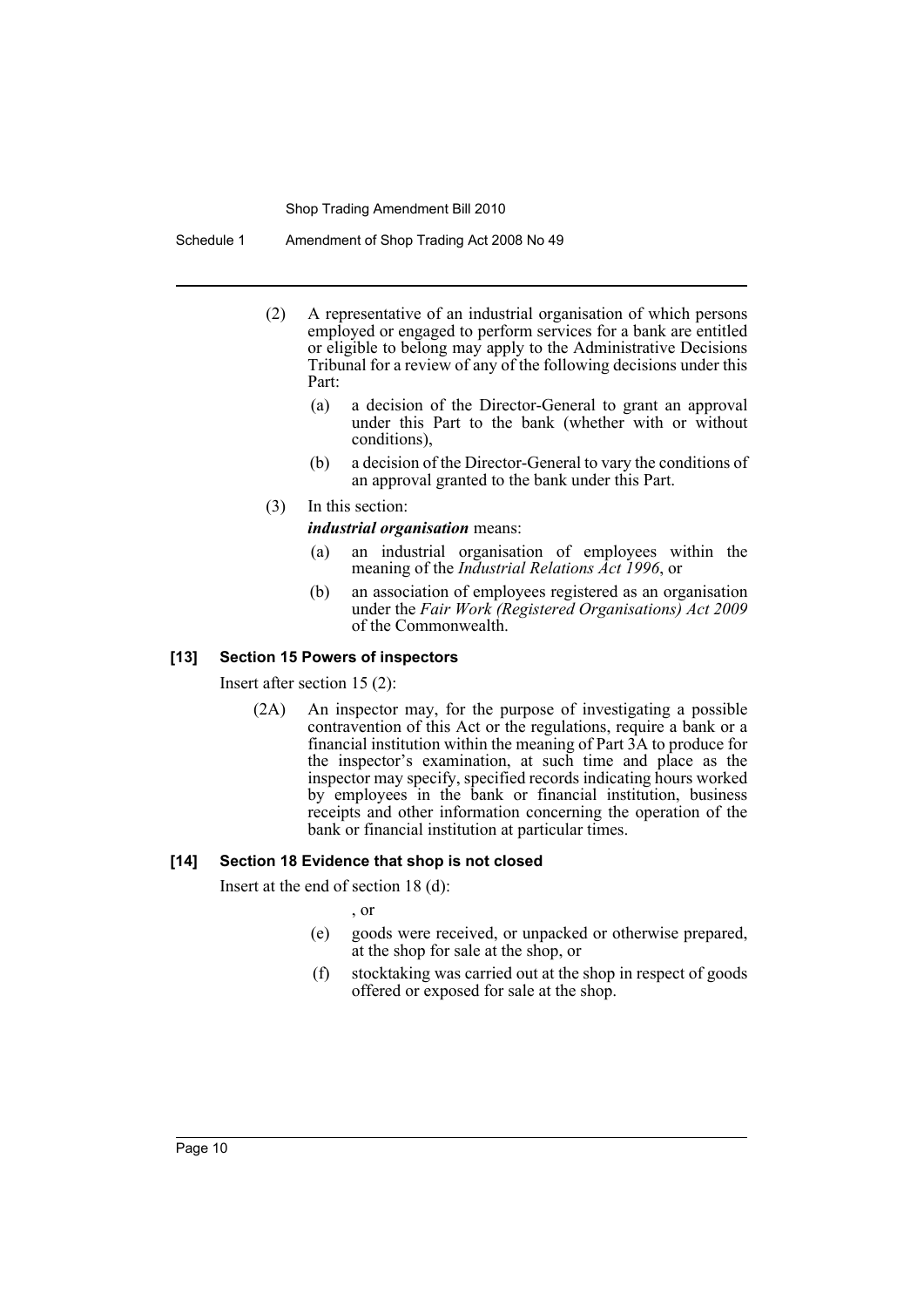#### **[15] Section 19 Evidence as to exemptions and approvals**

Insert at the end of the section:

- (2) In any proceedings for an offence against this Act, a certificate signed by the Director-General and that certifies that, on a specified date or during a specified period:
	- (a) a bank or a financial institution under Part 3A was or was not the holder of an approval under Part 3A, or
	- (b) a specified approval under Part 3A was or was not subject to a specified condition,

is admissible and is evidence of the matters so certified.

#### **[16] Section 22B**

Insert after section 22A:

### **22B Compensation not payable**

- (1) Compensation is not payable by or on behalf of the State arising directly or indirectly from any of the following matters occurring before or after the commencement of this section:
	- (a) the enactment or operation of this Act or the *Shop Trading Amendment Act 2010*,
	- (b) the exercise by any person of a function under Part 2 or 3 of this Act or a failure to exercise any such function,
	- (c) any statement or conduct relating to the regulation of shop opening hours or restricted trading days.
- (2) In this section:

*compensation* includes damages or any other form of monetary compensation.

*conduct* includes any act or omission, whether unconscionable, misleading, deceptive or otherwise.

*statement* includes a representation of any kind:

- (a) whether made verbally or in writing, and
- (b) whether negligent, false or misleading or otherwise.

*the State* means the Crown within the meaning of the *Crown Proceedings Act 1988*, and includes an officer, employee or agent of the Crown and an inspector.

*this Act* includes the regulations and any order made under this Act.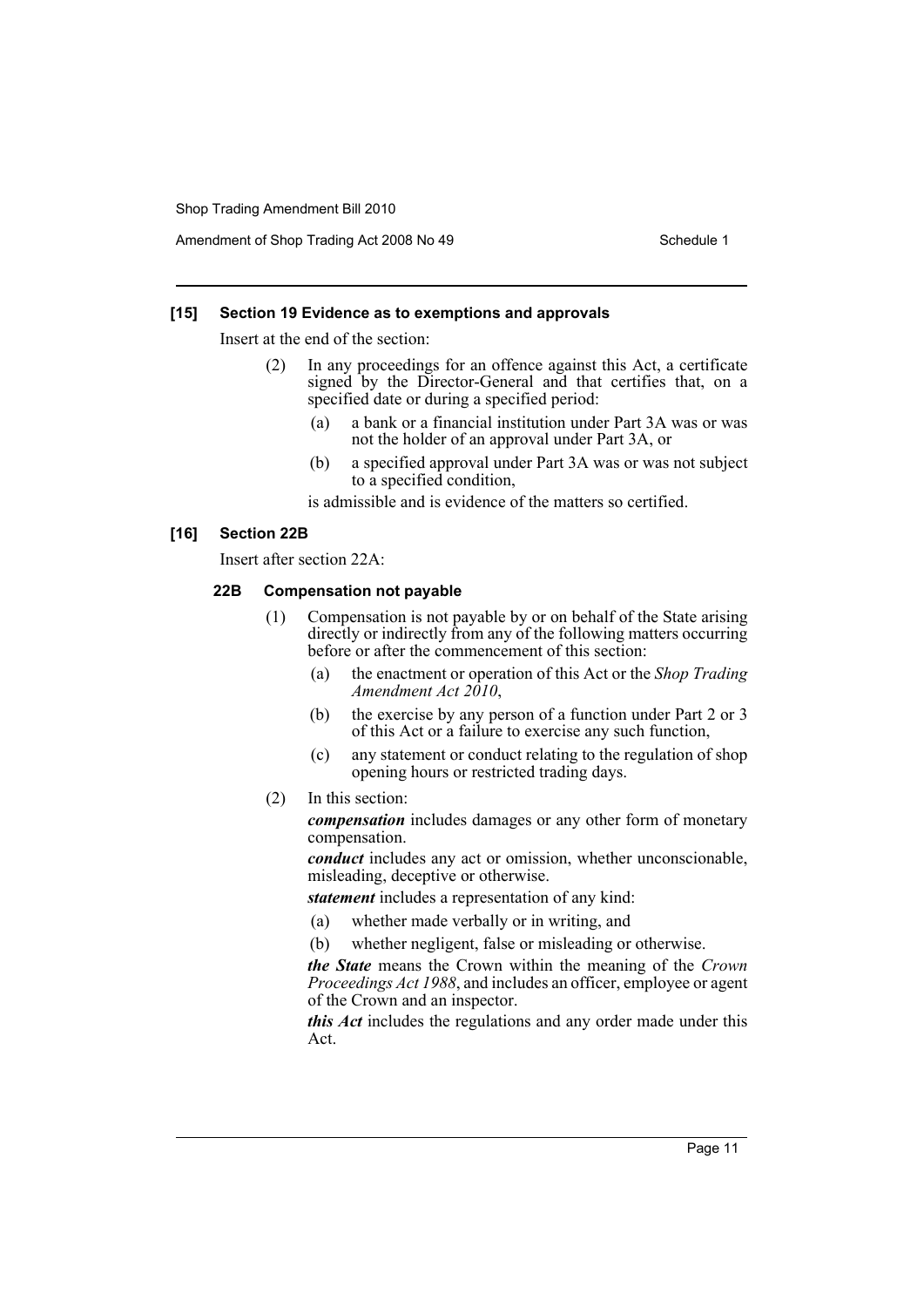Schedule 1 Amendment of Shop Trading Act 2008 No 49

#### **[17] Schedule 2 Savings, transitional and other provisions**

Insert at the end of clause 1 (1):

*Shop Trading Amendment Act 2010*

# **[18] Schedule 2, Part 4**

Insert after Part 3:

# **Part 4 Provisions consequent on enactment of Shop Trading Amendment Act 2010**

# **9 Existing approvals for banks to open**

- (1) An approval in force under Schedule 6 to the former Act immediately before the repeal of that Act is taken to have been granted under Part 3A of this Act as inserted by Schedule 1 [12] to the *Shop Trading Amendment Act 2010*.
- (2) This clause extends to an approval in force under Schedule 6 to the former Act as a result of the operation of clause 5 of that Schedule (which relates to approvals in force under Part 2 of the *Shops and Industries Act 1962* and clause 4 of the *Shops and Industries Regulation 2007* immediately before the commencement of Schedule 6 to the former Act).
- (3) In this clause:
	- *former Act* means the *Banks and Bank Holidays Act 1912*.

# **10 References to Act**

On and from the commencement of Schedule 1 [2] to the *Shop Trading Amendment Act 2010*, a reference in any other Act, or in any instrument, to the *Shop Trading Act 2008* is taken to be a reference to the *Retail Trading Act 2008*.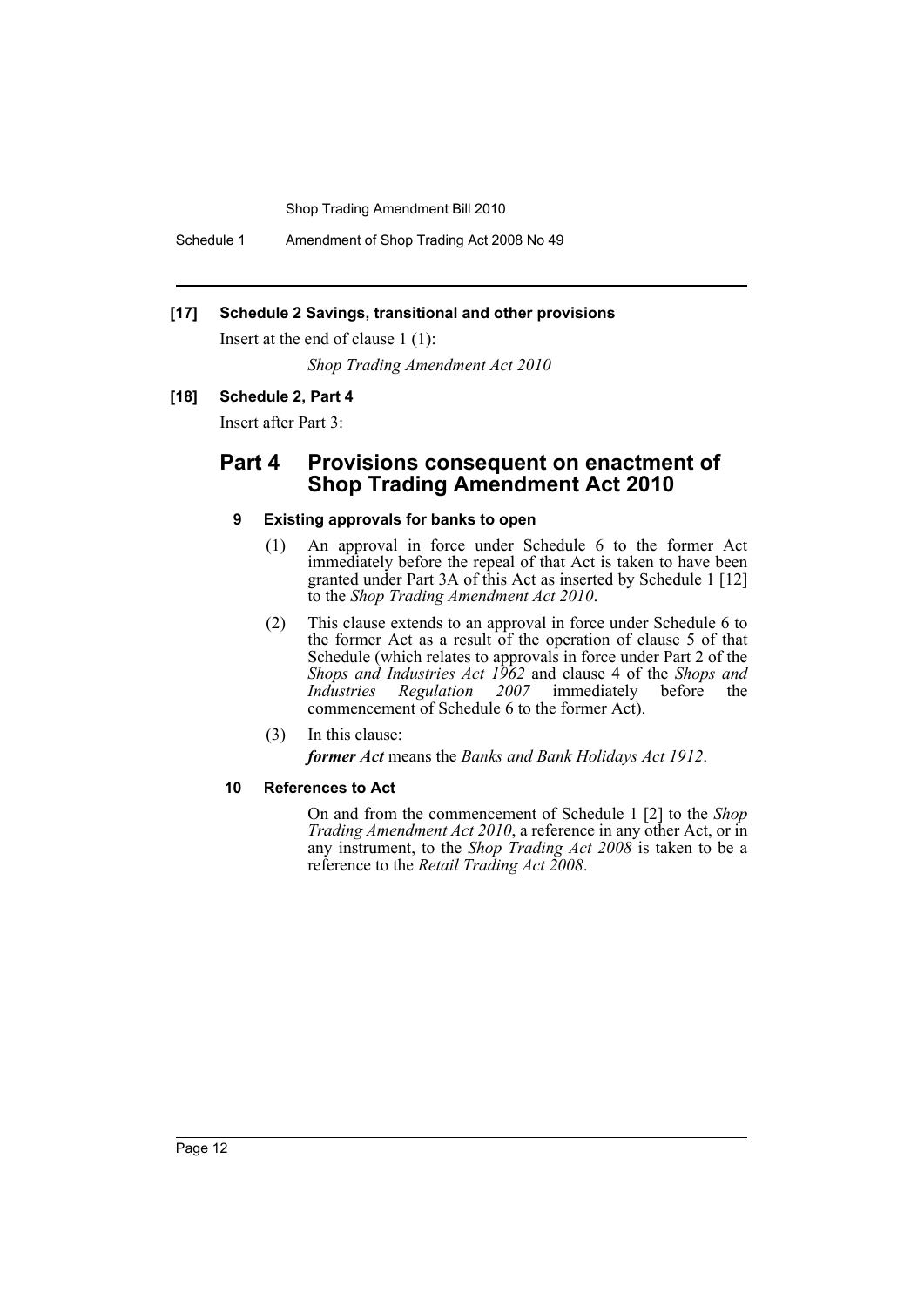Amendment of Shop Trading Regulation 2009 Schedule 2

# <span id="page-13-0"></span>**Schedule 2 Amendment of Shop Trading Regulation 2009**

#### **[1] Clause 1 Name of Regulation**

Omit "*Shop Trading Regulation 2009*". Insert instead "*Retail Trading Regulation 2009*".

#### **[2] Clause 3 Definition**

Omit "*Shop Trading Act 2008*". Insert instead "*Retail Trading Act 2008*".

#### **[3] Clause 3A**

Insert after clause 3:

### **3A Sydney Trading Precinct**

For the purpose of section 4 (3) of the Act, the Sydney Trading Precinct is the precinct described as:

- (a) having a northern boundary composed by the southern shoreline of Port Jackson Harbour, extending from Rushcutters Bay to Jubilee Park at Blackwattle Bay, and
- (b) having a western boundary extending from Jubilee Park at Blackwattle Bay, along the western side of Glebe Point Road to Parramatta Road, and then in a direct line to the corner of City Road and Cleveland Street, Chippendale, and
- (c) having a south-western boundary extending from the corner of City Road and Cleveland Street, Chippendale, proceeding in a direct line to the corner of South Dowling Street and Todman Avenue, Kensington, and
- (d) having a south-eastern boundary from the corner of South Dowling Street and Todman Avenue, Kensington, proceeding in a direct line to the corner of Council Street and Bondi Road, Bondi Junction, and
- (e) having a north-eastern boundary from the corner of Council Street and Bondi Road, Bondi Junction, proceeding in a direct line to the corner of New South Head Road and Neild Avenue, Rushcutters Bay, and then in a direct line due north to the southern shoreline of Port Jackson Harbour.

**Note.** An illustration of the above description is as follows: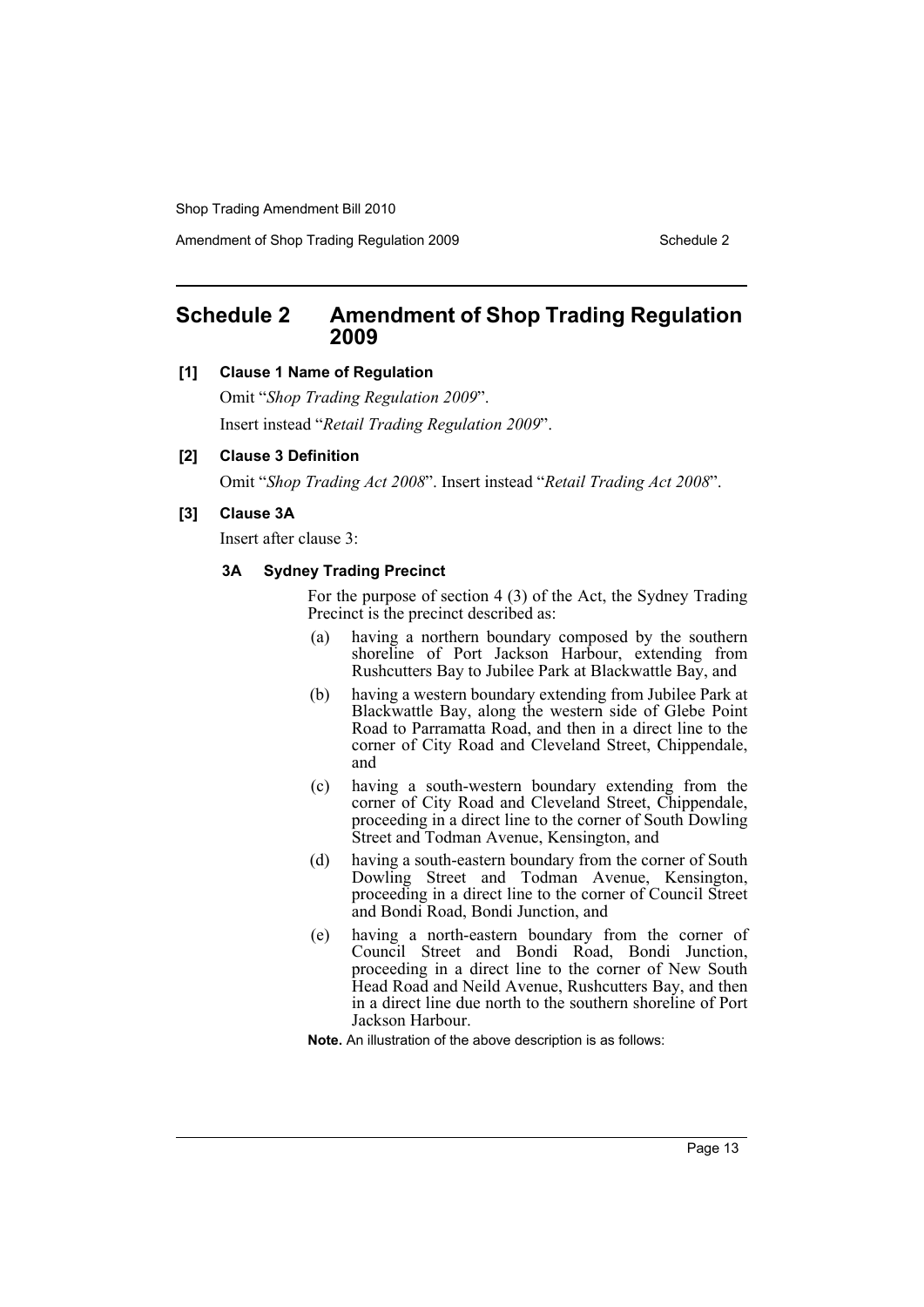Schedule 2 Amendment of Shop Trading Regulation 2009